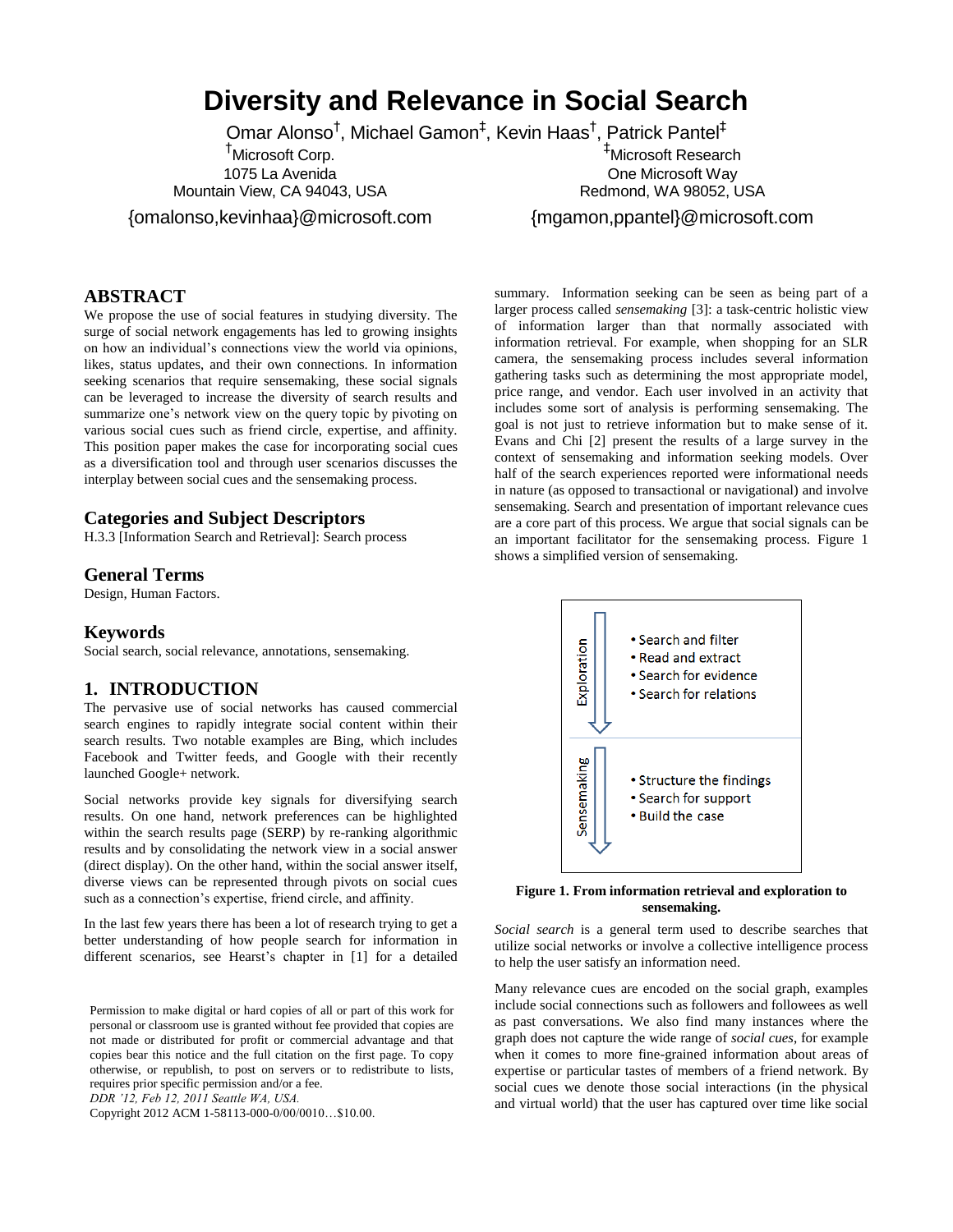circle, affinity, expertise, location, etc. Depending on the user's need, leveraging those connections is important for determining potential relevant content.

# **2. VEHICLES FOR SOCIAL DIVERSITY: MOTIVATING SCENARIOS**

Most of the motivating examples that are commonly used to showcase diversity such as {jaguar} or {apple} are somewhat limited and probably applicable to a web search context. While these are valid cases for providing diverse results due to the multiple interpretations, little has been done to include the most prominent source of user engagement on the Web nowadays: social behavior.

We envision two basic ways to leverage social cues for diversity. First, social cues can be used directly within the SERP as a mechanism for re-ranking. Second, social cues can be aggregated in a social answer. If enough information is available within the social answer, diversity comes into play in that answer.

To delineate the class of queries that can benefit from social cues, we introduce the notion of a *social intent*. A social intent is an intent that is *post-informational*. That is, the user has already performed searches, filtered certain results and read some of them. However, the user has not reached a decision stage yet. We now describe three scenarios involving a social intent to illustrate different ways in which a social signal can increase diversity and facilitate the sensemaking process.

In these scenarios we assume that the user has a presence in a social network and his/her social graph includes friends, colleagues, and family members with different degrees of affinity that have liked (or tagged) web pages or other properties.

**Diversity within the SERP (re-ranking):** In this scenario let us assume the user is looking to purchase expensive electronic equipment such as a digital camera or plasma TV. After some exploratory search to test the waters, he/she settles for a brand and range of models like {nikon d700}. Because of the high price, the user wants to make sure that he/she is making a good purchase decision.

Most of the reviews are positive and customers are happy. However, this is also the case for other brands and models which makes it difficult to reach a purchase decision. Having a friend who liked a similar model may influence the situation. If this signal is used in re-ranking of results to promote the particular model(s) that a social cue is available for, the user's sensemaking process can be accelerated.

Furthermore, a friend's ultimate purchasing decision after researching the same brand and range of products may provide an unexpected new insight – possibly there is even another product out there that the user has overlooked but that a friend's research will bring to attention – in this case by potentially up-ranking a search result that otherwise would have been of much lower relevance.

**Diversity within a social answer:** Assume that the user needs to have cataract procedure. After consultation with a doctor, he/she issues a number of queries about {eye cataract surgery} to become more familiar with the details, options and recovery. The information available in the search results is very topical to the

medical domain but lacks a social connection. In the particular case of medicine, there are many web pages with footnotes noting that the information is not intended to replace the advice of a doctor and disclaim liabilities.

A social answer in the form of an annotation that shows cues from a social network can be very beneficial. For example, if a friend who has had the same procedure recommends a clinic or comments about his/her successful recovery, this information would be extremely relevant to the user. Multiple such comments and social cues – maybe from a larger and specialized social community such as a health-related patient community – could be used to create a diverse social answer with rich and faceted information.

Similarly to the diversity within the SERP scenario, this can again lead to the discovery of novel and unexpected information, for example through the mentioning of dietary changes that helped a friend during recovery, even if this was not the central point of the initial queries.

**Diversity within a social answer (pivoting on social cues):** Say that the user is planning a long vacation and he/she is looking for {pet sitters} for their cat. Assuming that there are a number of providers and sitters locally, friends' comments or information on availability and overall experience with this specific type of service can be useful for making a choice. Within a social answer the user may be able to pivot on various aspects of the social connection. For example, recommendations of close friends or family members may bear more weight than those of work colleagues. Similarly, cat owners in the friend circle are probably providing stronger signals than dog or reptile owners.

Once again, serendipity may come into play – maybe the user could discover that some pet-owning friends trade pet sitting services amongst themselves, without engaging a professional service.

## **3. FACETS OF SOCIAL CUES**

While it is beyond the goal of this paper to produce a complete taxonomy of all the possible facets of social cues, we would like to point out at least a few prominent ones. Note also that with the emergence of new social networks the set of facets will remain fluent depending on the level of detail that is encoded in a network.

A first obvious facet is *affinity*. Close friends will tend to be more important for social cues than more distant friends, and family is likely to be important as well, but possibly the mechanism here could be more complicated (there may be tendencies to differentiate oneself from some members of one's family).

*Expertise* is likely to be an important facet as well, which in some cases may trump affinity. If a distant friend is a known expert on photography, their opinion may count more than that of a very close friend who only occasionally takes some blurry snapshots.

Another interesting facet (and probably hard to capture) is *taste*. Some friends may have very different tastes in movies, to the point where there is a clear negative correlation between their taste and a users' likelihood to heed their recommendations. In this case similar tastes will influence similar behavior while dissimilar tastes will influence the user to avoid movies that are recommended by certain friends.